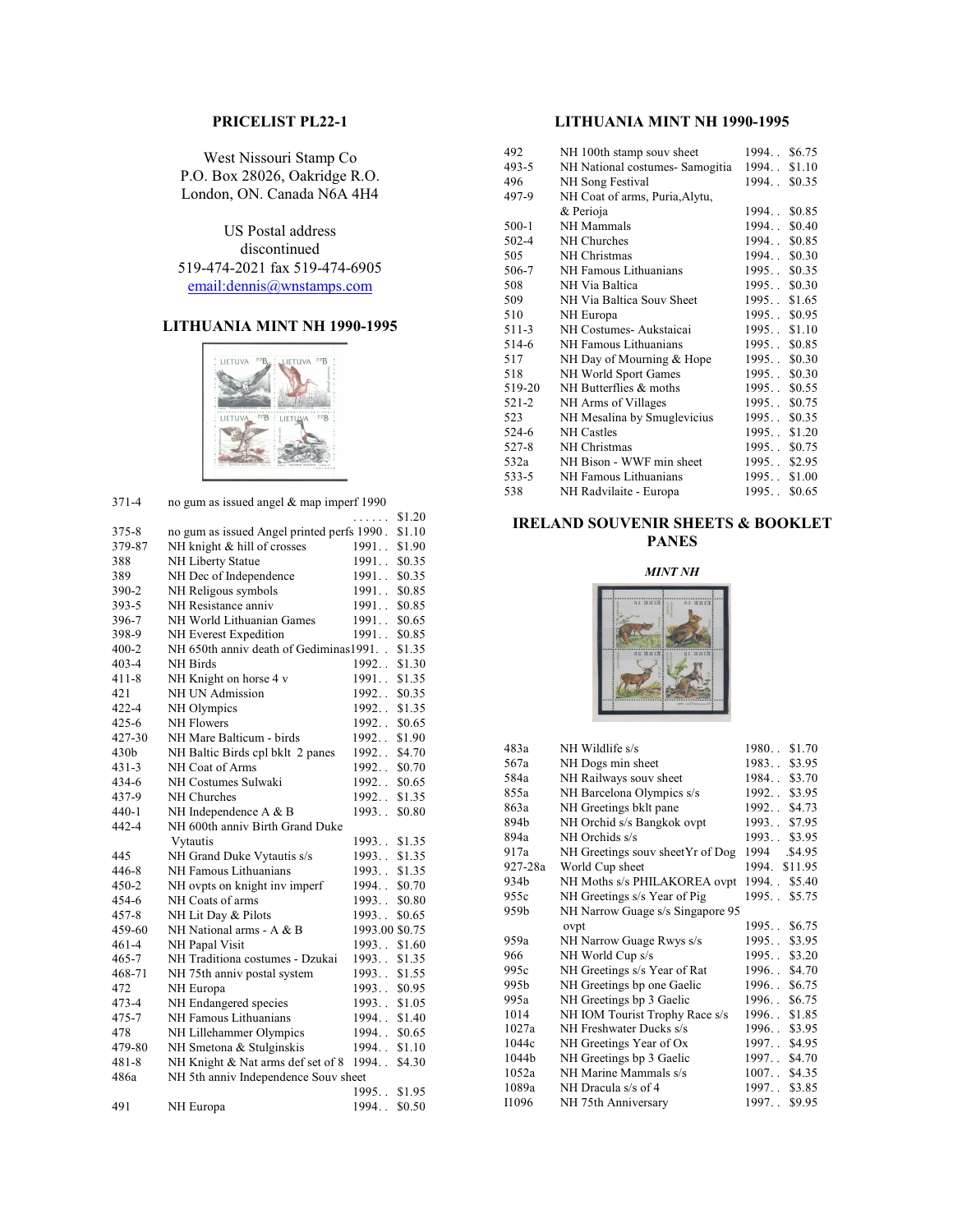## **IRELAND SOUVENIR SHEETS & BOOKLET PANES**

### *MINT NH*

| 1100b  | NH Greetings Year of Tiger           | 1998         | \$4.95 |
|--------|--------------------------------------|--------------|--------|
| 1145   | NH Tall Ship Race                    |              |        |
|        | PORTUGAL 98 s/s                      | 1998. \$6.15 |        |
| I1156b | NH Endangered Animals s/s            |              |        |
|        | STAMPA 98 ovpt                       | $1998.$ .    | \$6.75 |
| 1156a  | NH Endangered Animals s/s            | 1998         | \$4.35 |
| 1164c  | NH Greetings s/s Year of Rabbitt     | 1999         | \$3.95 |
| 1164b  | NH Greetings bp 1 Gaelic             | 1999         | \$3.85 |
| 1164a  | NH Greetings 3 Gaelic                | 1999         | \$3.85 |
| 1172b  | NH Titanic s/s World Stamp Expo      |              |        |
|        | ovpt                                 | 1999         | \$6.75 |
| 1300   | NH Motorsport s/s                    | 2001. \$4.70 |        |
| 1300a  | NH Motorsports s/s BELGICA ovpt 2001 |              | \$5.75 |

### **MONACO EUROPA SHEETS**

#### *MINT NH*

| 1141a | NH Europa s/s                               | $1978$ \$21.95  |
|-------|---------------------------------------------|-----------------|
| 1180a | NH Europa s/s                               | 1979 \$14.95    |
| 1228a | NH Europa s/s                               | $1980$ \$8.25   |
| 1279a | NH Europa s/s                               | $1981$ \$9.95   |
| 1330A | NH Europa s/s                               | $1982$ \$9.95   |
| 1369a | NH Europa Flight s/s                        | $1983$ \$10.95  |
| 1425a | NH Europa Anniversary s/s                   | $1984$ \$10.95  |
| 1465a | NH Europa s/s                               | $1985$ \$13.75  |
| 1531a | NH Europa Nature Reserve s/s                | $1986$ \$13.75  |
| 1633a | NH Europa Children's Games s/s 1989 \$14.95 |                 |
| 1717a | NH Europa s/s                               | \$14.95<br>1990 |
| 1816A | NH Europa Columbus s/s                      | $1992$ \$8.25   |
|       |                                             |                 |

# **CANADA 2011 SOUVENIR SHEETS MINT NH**

| 2417              | NH Year of Rabbit s/s         | 2011 | \$1.95 |
|-------------------|-------------------------------|------|--------|
| 2418              | $NH$ O Canada s/s             | 2011 | \$4.70 |
| 2424              | NH Wildlife s/s               | 2011 | \$5.40 |
| 2437              | NH Daphne Odjig s/s           | 2011 | \$3.70 |
| 2440              | NH Sunflowers s/s             | 2011 | \$1.95 |
| 2445              | NH Zodiac Signs s/s           | 2011 | \$3.75 |
| 2461              | NH Year of Forests s/s        | 2011 | \$1.95 |
| 2465 <sub>b</sub> | NH Prince William Wedding s/s | 2011 | \$3.50 |
| 2471              | NH Art Deco s/s               | 2011 | \$4.85 |
| 2428b             | NH Recording Artists s/s      | 2011 | \$3.85 |
| 2484              | NH Roadsise Attractions s/s   | 2011 | \$3.85 |
| 2486              | NH Miss Supertest s/s         | 2011 | \$2.90 |
| 2488              | NH Innovations b pane         | 2011 | \$2.65 |
| 2490              | NH Christmas s/s              | 2011 | \$3.75 |

### **JERSEY USED SOUVENIR SHEETS**

| 245a | Battle of Jersey s/s                        | $1981$ 0.95         |  |
|------|---------------------------------------------|---------------------|--|
| 329  | Commonmwealth links s/s                     | $1984$ 1.50         |  |
| 539a | Festival of Tourism s/s                     | $1990$ 2.10         |  |
| 599a | Jersey Built Ships s/s                      | $1992. \ldots 2.70$ |  |
| 660  | Yr of Dog Souv sheet                        | $1994$ 2.10         |  |
| 689a | Postal Independence s/s                     | $1994$ 3.45         |  |
| 731a | Butterflies souv sheet                      | $1995$ 1.95         |  |
| 760  | Baron de Coubertin Olympics s/s 1996.  2.10 |                     |  |
| 832a | Birds $s/s$                                 | $1998. \ldots$ 4.85 |  |
| 896  | Orchids s/s                                 | $1999$ 3.15         |  |
| 940a | Stampin the Future s/s                      | $2000$ 1.95         |  |

### **JERSEY USED SOUVENIR SHEETS**

957a £1.5 Dolphin World Stamp Expo s/s 2000. . . 3.95

#### **DENMARK NEWSPAPER STAMPS** *USED*

| P1              | 1 ore olive newspaper stamp    | $1908. \ldots 1.65$  |
|-----------------|--------------------------------|----------------------|
| P <sub>2</sub>  | 5 ore Newspaper stamp          | $1907$ 8.25          |
| P4              | 10 ore Newspaper stamp         | $1907. \ldots 2.75$  |
| P <sub>5</sub>  | 20 ore Newspaper stamp         | $1907. \ldots 0.95$  |
| P6              | 38 ore orange newspaper stamp  | $1907. \ldots 1.40$  |
| P7              | 60 ore yel brn Newspaper stamp | $1907. \ldots 14.95$ |
| P <sub>10</sub> | 1 kr Newspaper stamp           | $1907. \ldots 24.95$ |

### **ESTONIA CHARITY STAMPS** *MINT*

| B5-6               | OGH Nurse & wounded soldier imperf 1921. 2.70 |              |
|--------------------|-----------------------------------------------|--------------|
| B <sub>24</sub> -7 | OGH Anti-TB                                   | $1923$ 24.95 |
| B <sub>32</sub> -5 | OGH Coats of arms                             | $1937$ 13.75 |
| B37                | OGH Voru Coat of arms                         | 1938135      |
| <b>B38</b>         | OGH Haapsalu Arms                             | $1938$ 2.70  |
| B39                | <b>OGH Kuressaare Arms</b>                    | 1938795      |

#### **FAROE ISLANDS 1970'S & 1980'S** *MINT NH*

| 7-20      | NH first definitive set               | 1975<br>8.75             |
|-----------|---------------------------------------|--------------------------|
| $21 - 3$  | NH Independent postal service         | $1976. \ldots$<br>2.55   |
| $24 - 7$  | NH fishing vessels                    | $1977. \ldots$<br>5.15   |
| 28-30     | <b>NH</b> Birds                       | 1977<br>0.95             |
| $31 - 5$  | NH Views of Mykines Island            | $1978. \ldots$<br>1.60   |
| $36 - 8$  | NH Sea birds                          | $1978. \ldots$<br>2.15   |
| 39-40     | NH new library                        | 0.80<br>$1978. \ldots$   |
| 41        | NH 50th anniv Girl Guides             | $1978. \ldots$<br>0.50   |
| 42        | NH 25K Ram                            | 4.25<br>$1979. \ldots$   |
| $43 - 4$  | NH Europa                             | $1979. \ldots$<br>0.55   |
| $45 - 7$  | NH Childrens drawings- Int Yr of      |                          |
|           | Child                                 | 1979<br>0.90             |
| 59-62     | NH Sketches of old Torshavn           | 1981<br>1.30             |
| $63 - 4$  | NH Europa                             | $1981. \ldots$<br>0.60   |
| $65-9$    | NH Rune stones                        | 1981<br>3.95             |
| $81 - 2$  | NH Europa                             | 0.70<br>$1981. \ldots$ . |
| $83 - 5$  | NH sketches of towns                  | $1982. \ldots$<br>1.40   |
| 86-9      | NH Christmas - medieval ballads 1982. | 2.40                     |
| $90 - 2$  | NH Cargo ships                        | 1983<br>2.40             |
| $93 - 4$  | NH Chess                              | 1983<br>2.95             |
| 94a       | NH Chess booklet pane                 | 1983<br>10.75            |
| $95-6$    | NH Europa                             | 1983<br>1.15             |
| 97-100    | NH Fish                               | 3.75<br>1983             |
| 101       | NH National costumes Souv sheet 1983  | 6.75                     |
| $102 - 5$ | NH Church pews                        | $1984. \ldots$<br>2.70   |
| 106-7     | NH Europa                             | $1984. \ldots$<br>1.35   |
| 108-11    | <b>NH</b> Writers                     | $1984. \ldots$<br>2.50   |
| 112-4     | NH Fishing industry                   | $1984. \ldots$<br>3.95   |
| 115-20    | NH Fairy Tale illustratioms           | $1984. \ldots$<br>20.25  |
| 120a      | NH Fairy tales booklet pane           | 19.95<br>$1984. \ldots$  |
| $121 - 4$ | NH Landscapes by Edward Dayes 1985    | 4.25                     |
| $125 - 6$ | NH Europa                             | 1985<br>1.95             |
| 127-9     | <b>NH</b> Paintings                   | 1985<br>3.70             |
| $130-3$   | NH Lighthouses                        | 1985<br>4.75             |
| 134-8     | NH 22nd anniv passenger aviation      |                          |
|           | -planes                               | 1985<br>9.55             |
| 138a      | NH 22 nd anniv Pass Aviation          | $1985$ 10.95             |
| 139-42    | NH Folk ballads                       | $1986. \ldots$ .<br>4.15 |
| 143-4     | NH Europa - pollution                 | 1986 1.85                |
| 145-7     | NH 25th anniv Amnesty Intl            | $1986. \ldots$<br>3.35   |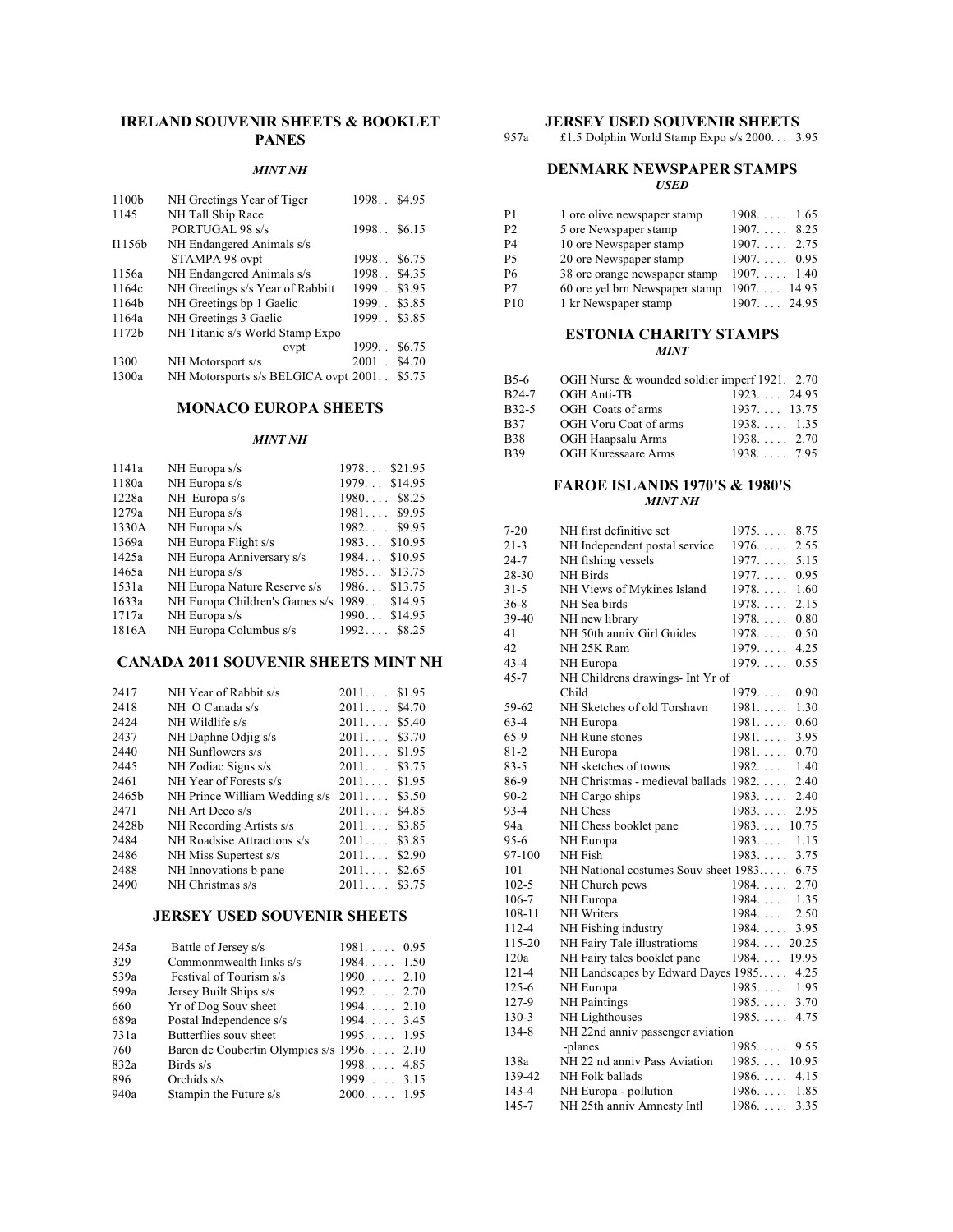## **FAROE ISLANDS 1970'S & 1980'S** *MINT NH*

| 148       | NH Hafnia Souv sheet                        | $1986$ 6.75            |
|-----------|---------------------------------------------|------------------------|
| 149-51    | NH Old bridges                              | $1986$ 4.60            |
| 152-55    | NH Farmhouses                               | $1987$ 4.75            |
| 156-7     | NH Europa                                   | $1987. \ldots$<br>1.85 |
| 158-60    | NH Fishing trawlers                         | $1987. \ldots$<br>4.60 |
| $161 - 5$ | NH views of Hestur Island                   | $1987. \ldots$<br>4.70 |
| 166-7     | NH abstract paintings by Neinesen 1987 2.75 |                        |
| 168       | NH Hafnia Souvenir Sheet                    | $1987$ 2.35            |
| 169-72    | <b>NH</b> Flowers                           | $1988$ 5.15            |
| 173-4     | NH Europa                                   | $1988$ 1.95            |
| $175 - 8$ | <b>NH</b> Writers                           | $1988$ 4.45            |
| 179-81    | NH Cultural traditions - Christmas 1988     | 4.70                   |
| 182-5     | NH Kirkjubour Cathedral ruins               | 4.40<br>$1988. \ldots$ |
| 186-8     | NH 200th anniv Havnar Church                | 1989<br>5.45           |
| 189-90    | <b>NH Folk Costumes</b>                     | 1989<br>2.55           |
| $191 - 2$ | NH Europa -childrens toys                   | $1989$ 2.25            |
| $193-6$   | NH Island games                             | $1989$ 4.70            |
| 197-200   | NH Bird cliffs of Suduroy                   | $1989$ 4.40            |

## **DENMARK CHARITY STAMPS** *MINT NH*

| <b>B59</b> | NH Foundation for disabled 25th anniv     |                |        |
|------------|-------------------------------------------|----------------|--------|
|            |                                           | $1980\ldots$   | \$0.45 |
| <b>B61</b> | NH Inlt year of disabled                  | 1981           | \$0.70 |
| <b>B62</b> | NH Multiple Sclerosis Soc                 | 1982           | \$0.75 |
| <b>B63</b> | <b>NH</b> Nurse                           | 1983           | \$0.95 |
| <b>B64</b> | NH Olympic Games                          | $1984. \ldots$ | \$1.20 |
| <b>B65</b> | NH Heart Foundation                       | $1984. \ldots$ | \$1.20 |
| <b>B66</b> | NH 40th anniv Liberation                  | 1985           | \$0.95 |
| <b>B67</b> | NH Mental Health                          | 1985           | \$0.95 |
| <b>B68</b> | NH 50th anniv Arthritis Foundation        |                |        |
|            |                                           | $1986$ \$1.55  |        |
| B69        | NH Handicapped                            | 1986           | \$1.55 |
| <b>B70</b> | NH Blind Soc                              | 1986.          | \$1.55 |
| <b>B71</b> | NH 25th anniv Epileptic Assoc             | 1987           | \$1.60 |
| <b>B72</b> | NH Relief organizations                   | 1988           | \$2.55 |
| <b>B73</b> | NH Unwed mothers                          | $1988$ \$1.70  |        |
| <b>B74</b> | NH Salvation Army                         | $1989$ \$1.70  |        |
| <b>B75</b> | NH 50th anniv Diabetes Assoc              | 1990           | \$2.20 |
| <b>B76</b> | NH Childrens welfare                      | 1991.          | \$1.60 |
| <b>B77</b> | NH 50th anniv Dyslexia Soc                | 1992           | \$2.55 |
| <b>B78</b> | NHa 75th anniv YMCA Soc work 1993  \$1.85 |                |        |
| <b>B79</b> | NH 60th birthday Pr Henrik                | $1994$ \$1.40  |        |
| <b>B80</b> | NH Polio victims                          | 1995           | \$1.30 |
| <b>B81</b> | NH AIDS                                   | $1996$ \$2.35  |        |
| <b>B82</b> | NH Asthma& Allergies                      | $1997$ \$1.70  |        |
| <b>B83</b> | NH Cancer Soc                             | $1998$ \$1.55  |        |
| <b>B84</b> | NH Alzheimers                             | 1999           | \$1.35 |

### **JERSEY MINT NH** *THE 1980'S*

| $222 - 5$<br>NH 300th anniv Mont Orgueil<br>$1980$ \$0.95     |  |
|---------------------------------------------------------------|--|
| $226 - 8$<br>$1980$ \$0.60<br>NH Potato Harvest               |  |
| 229-30<br>$1980$ \$0.75<br>NH Europa                          |  |
| $231 - 5$<br>NH 60th anniv Motorcycle & Car                   |  |
| $1980$ \$0.95<br>Club                                         |  |
| $1980$ \$1.20<br>NH Operation Drake<br>236-41                 |  |
| NH 200th anniv Battle of Jersey<br>$242 - 5$<br>$1981$ \$0.90 |  |
| NH Souv sheet battle of Jersey<br>$1981$ \$1.00<br>245a       |  |
| 246-68<br>NH Coat of Arms def set<br>$1981$ \$16.25           |  |
| $271 - 4$<br>$1981$ \$0.75<br>NH Europa                       |  |

## **JERSEY MINT NH** *THE 1980'S*

| 275-9                                                        | NH150th anniv Gaslight               | 1981.<br>\$1.35          |  |  |
|--------------------------------------------------------------|--------------------------------------|--------------------------|--|--|
| 280-1                                                        | NH Royal Wedding prince Charles 1981 | \$0.85                   |  |  |
| 282-4                                                        | NH Christmas                         | $1981. \ldots$<br>\$0.65 |  |  |
| 285-8                                                        | NH Europa                            | $1982. \ldots$<br>\$1.00 |  |  |
| 289-94                                                       | NH Links with France                 | 1982.<br>\$1.35          |  |  |
| 295-9                                                        | NH Scouting Yr                       | $1982. \ldots$<br>\$1.70 |  |  |
| 300-5                                                        | NH 250th anniv de Carteret           | 1983<br>\$1.95           |  |  |
| 306-9                                                        | NH Europa                            | $1983. \ldots$<br>\$0.90 |  |  |
| 310-4                                                        | NH World Communications Yr           | 1983<br>\$1.75           |  |  |
| 315                                                          | NH French Speaking                   |                          |  |  |
|                                                              | Parliamentarians                     | 1983<br>\$0.50           |  |  |
| 316-9                                                        | <b>NH</b> Paintings                  | 1983.<br>\$1.40          |  |  |
| 320-5                                                        | NH Wildlife Pres Trust               | 1984<br>\$2.45           |  |  |
| 326-8                                                        | NH Europa                            | 1984<br>\$0.80           |  |  |
| 329                                                          | NH Comm Post Ad Conf s/s             | 1984<br>\$1.70           |  |  |
| 330-5                                                        | NH Lifeboats                         | 1984<br>\$1.65           |  |  |
| 336-9                                                        | NH ICAO -Planes                      | 1984<br>\$1.60           |  |  |
|                                                              |                                      |                          |  |  |
| 340-5                                                        | NH Gillian paintings- links with     |                          |  |  |
|                                                              | Australia.                           | 1984.<br>\$2.40          |  |  |
| 346-7                                                        | NH Christmas                         | 1984<br>\$0.60           |  |  |
| 348-52                                                       | NH Ship paintings                    | 1985<br>\$2.10           |  |  |
| 353-5                                                        | NH Europa                            | 1985<br>\$1.15           |  |  |
| 356-60                                                       | NH Intl Youth Yr                     | 1985<br>\$2.40           |  |  |
| 361-5                                                        | NH 1st train                         | 1985<br>\$2.50           |  |  |
| 366-71                                                       | NH Hugenots                          | 1985<br>\$1.85           |  |  |
| 372-5                                                        | NH Davis                             | 1985<br>\$1.90           |  |  |
| 381-90                                                       | NH definitives                       | $1985$ \$10.45           |  |  |
| 391-2                                                        | NH Intl Flower Gala                  | 1986<br>\$0.95           |  |  |
| 392A                                                         | NH Lillies Souv Sheet                | 1986<br>\$2.35           |  |  |
| 393-5                                                        | NH Halleys Comet                     | 1986<br>\$1.45           |  |  |
| J396-8                                                       | NH Europa                            | 1986<br>\$1.00           |  |  |
| 399-403                                                      | <b>NH</b> National Trust             | 1986<br>\$2.15           |  |  |
| 404-5                                                        | NH Royal Wedding Prince Andrew 1986  | \$1.15                   |  |  |
| 406-10                                                       | NH Blampied paintings                | 1986.<br>\$2.20          |  |  |
| 411-3                                                        | NH Christmas                         | $1986. \ldots$<br>\$1.30 |  |  |
| 414-7                                                        | NH Schooner Westward                 | 1987.<br>\$2.20          |  |  |
| 418-22                                                       | NH 50th anniv Jersey Airport         | 1987.<br>\$2.40          |  |  |
| 423-5                                                        | NH Europa                            | 1987.<br>\$1.20          |  |  |
| 426-30                                                       | NH Adm D'Auvergne                    | 1987.<br>\$2.30          |  |  |
| 431-6                                                        | NH William the Conqueror             | $1987. \ldots$<br>\$2.95 |  |  |
| 437-41                                                       | NH Le Capelain paintings             | 1987.<br>\$2.65          |  |  |
| 442-6                                                        | NH Orchids                           | 1988<br>\$2.80           |  |  |
| 447-51                                                       | NH Dogs                              | 1988<br>\$2.80           |  |  |
| 452-5                                                        | NH Europa                            | 1988.<br>\$1.75          |  |  |
| 456-60                                                       | NH Wildlife Trust                    | 1988<br>\$2.95           |  |  |
| 461-6                                                        | NH Operation Raleigh                 | 1988.<br>\$3.25          |  |  |
| 467-70                                                       | NH Christmas - Parish Churches       | 1988.<br>\$2.10          |  |  |
| 471-6                                                        | NH Classic cars                      | $1989. \ldots$<br>\$3.25 |  |  |
| 477-506                                                      | NH Views def set                     | 1989 \$19.95             |  |  |
| 507-10                                                       | NH World Wildlife Fund               | 1989<br>\$3.35           |  |  |
| 511-4                                                        | NH Europa                            | 1989<br>\$1.85           |  |  |
| 515                                                          | NH L1 Royal Visit                    | 1989<br>\$1.95           |  |  |
| 516-21                                                       | NH French Revolution                 | 1989<br>\$3.15           |  |  |
| 522-6                                                        | NH Great West Steamers               | $1989. \ldots$<br>\$2.55 |  |  |
| 527-31                                                       | NH Kilpack paintings                 | 1989<br>\$2.40           |  |  |
| To see more Jersey & Channel Islands sstamps visit my online |                                      |                          |  |  |
|                                                              |                                      |                          |  |  |
| Hipstamp store at                                            |                                      |                          |  |  |

https://www.hipstamp.com/store/fatdanes-stamp-store

# **NORWAY USED**

| NUKWAY USED |                     |                |  |  |
|-------------|---------------------|----------------|--|--|
| - 17        | 2 s ultra post horn | $1874$ \$13.95 |  |  |
| 22          | 1 o drab posthorn   | $1877$ \$5.95  |  |  |
| 24          | 5 o ultra posthorn  | $1877$ \$9.95  |  |  |